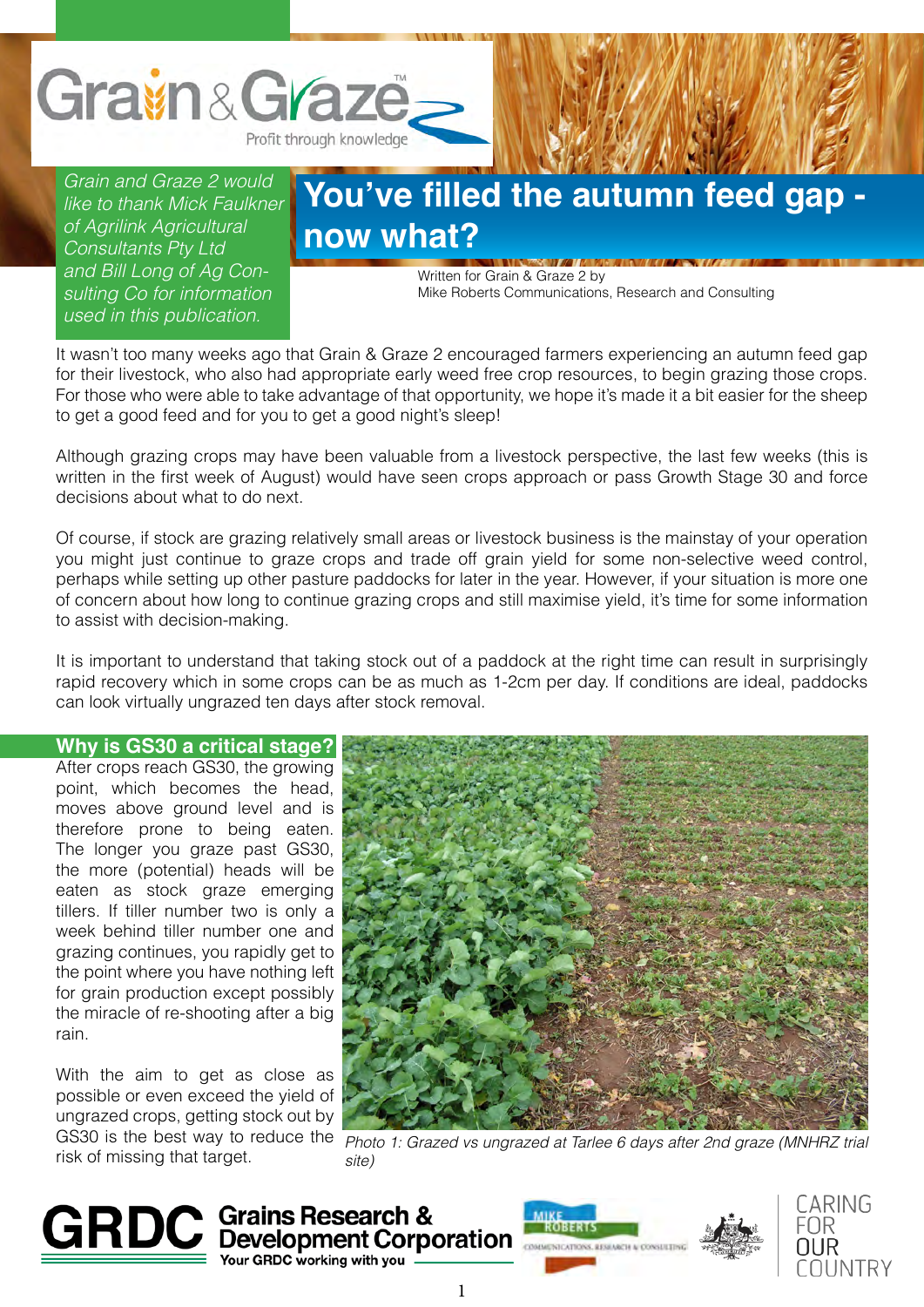

Canola can recover after grazing with no seed yield penalty if grazing is completed when the plant is in a vegetative stage. Like cereals, grazing later in the season (early reproductive stage) will delay flowering and may cause a reduction in seed yield, especially if the season finishes early. Oil content was similar between grazed and ungrazed crops. So the message for canola grazers is to get the stock out as soon as the crop starts to bolt upwards.

## **Identifying Growth Stage is critical**

It is important to understand that the GS30 we are talking about is that of the ungrazed cereal crop. You must have an exclusion cage in the paddock to gauge this or the same variety sown at the same time in an ungrazed adjoining paddock. That's because grazing itself will delay maturity so you need to be looking at an area that your stock have not had access to.

An easy way to monitor the growth stage of the crop your sheep are grazing is to establish this stock exclusion area in a paddock with weldmesh or portable sheep yards. Grazing delays the transition from tillering to stem elongation by a few days so when the main stem on these ungrazed plants begins to elongate as GS30 approaches, the rest of the grazed paddock will not be far behind.

## **How to dissect a cereal plant to determine growth stage**

- 1. Pull up a plant and shake the dirt off the roots
- 2. Pass your hand around the plant and draw upwards to identify the tallest leaf (this will usually be attached to the main stem of the plant)
- 3. Peel off any dying leaves
- 4. Cut the roots from the plant at the base
- 5. Cut the stem lengthwise along the stem to expose the embryonic ear. Want more information? Refer to the Cereal Growth Stages booklet available from the GRDC. It can be ordered from the GRDC website www. grdc.com.au in the publications section.



*Photo 2: Exclusion cage*





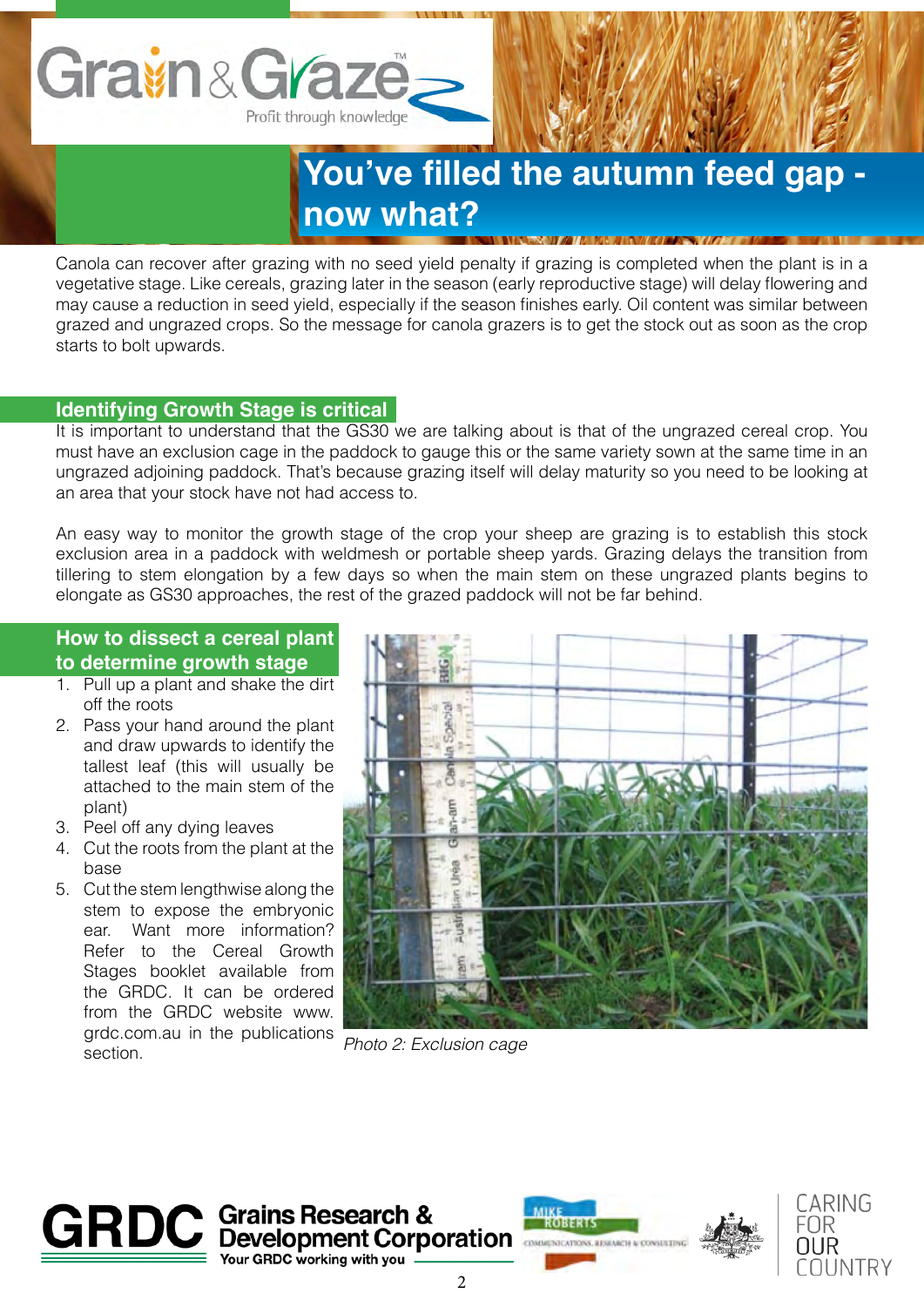



*Photo 3: Cross section through cereal plant*

## **What do we mean by risk of recovery from grazing?**

Because a variety of factors influence the actual ability of a crop to recover from grazing, it is the risk of recovery we try to influence by removing stock at a particular time. Farmers with high water capacity soils and a long growing season can actually graze longer because the main head of the plant may be eaten but others will continue to emerge.

As you graze longer, the risk of the crop not recovering to produce a satisfactory amount of grain increases. The decision to continue or end grazing or define what 'satisfactory amount of grain' means is up to the individual farmer. Soil moisture and spring rains can have a significant impact.



*Photo 4: Ungrazed left, grazed right – recovery after 5.5 days (MNHRZ Trial Site)*

**GRDC** Grains Research & **MARKERTS** Your GRDC working with you



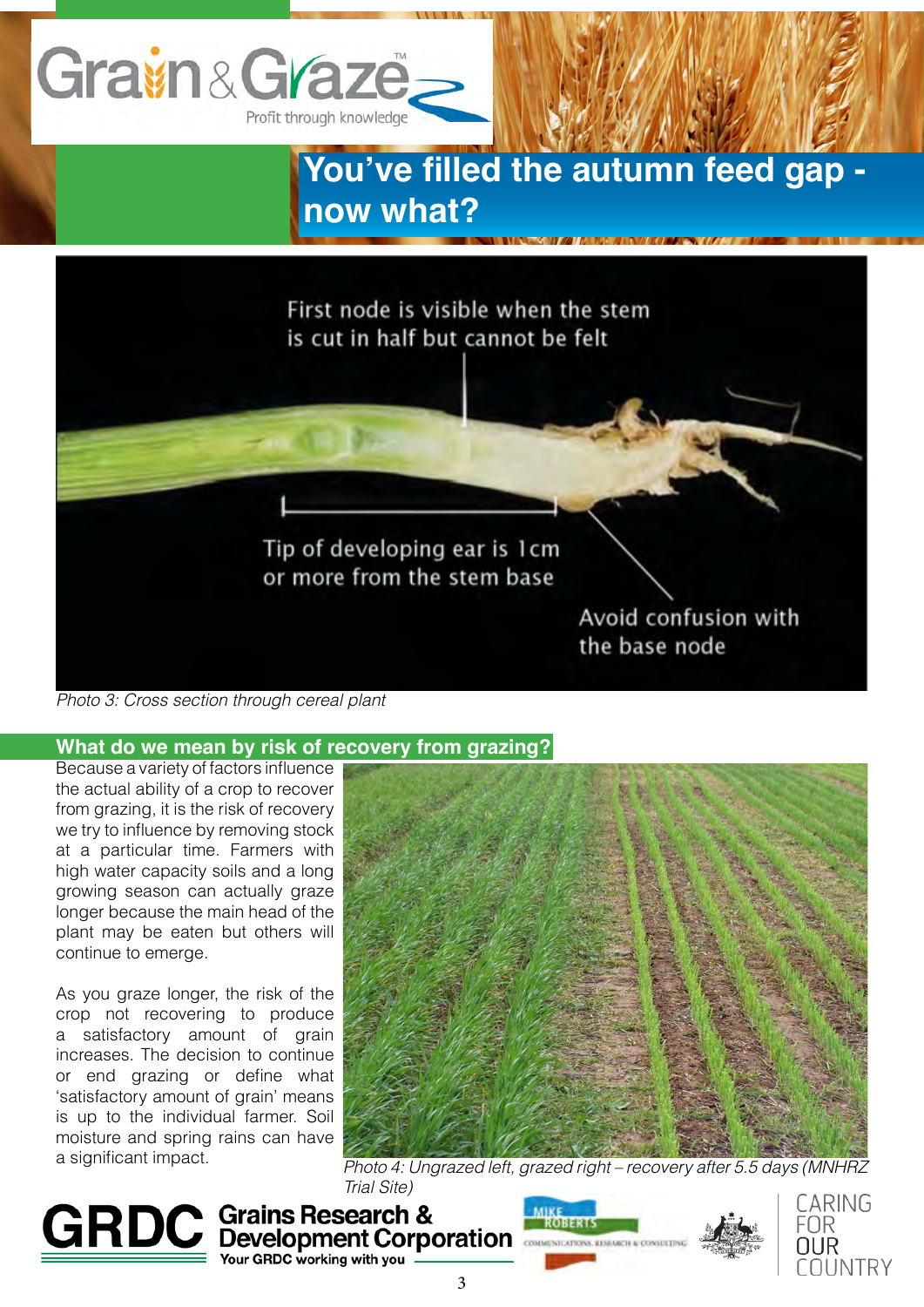

In short, if you want minimal reduction in grain yield then don't graze past GS 30 to avoid eating off reproductive parts of the plant and becoming reliant on later order tillers and spring rainfall unless you are confident of soil moisture supply.

In long growing season areas, the completion of grazing before GS30 should ensure no grain yield loss unless periods of moisture stress are encountered. In shorter growing season environments, grain yield losses will occur due to grazing but may be reduced by limiting that grazing to an early crop stage.

## **Recovery from grazing and crop type / variety**

Another interesting facet to this story is that even if we removed stock from all the varieties at GS30 there would still be a difference in their ability to recover. Part of the Grain &Graze project is to try to find out if those varietal differences are just due to their phenology (the variation in developmental stages of different varieties) or whether there are other drivers. At this point in time we do know there are differences but we don't know what the drivers are.

Because of the different sensitivities to grazing recovery exhibited by different crops and varieties there can be implications for when to remove stock. For example, if we graze beyond GS 30 with barley we might only take out one tiller. But because barley produces more tillers (heads) than wheat, its recovery is usually better under the same conditions.

Within the wheat varieties there are groups that respond differently. Winter wheats don't produce as much dry matter as spring wheat varieties but they reach GS 30 later so can provide an extended period of grazing. Naparoo is an example of a winter wheat studied in SA trials but there are very few commonly grown here. Because of the long vegetative period, winter wheat also tends to have more tillers and that means more potential heads.

Most of our varieties are spring wheats, so named because they develop very rapidly in spring. Mace, for example, runs through its lifecycle so quickly that it does not get that chance to produce four or five heads per plant. We need to be more cautious when grazing rapidly developing spring wheats.

Mace is largely replacing Wyalkatchem in SA as a major high yielding grain crop. Mid-North growers who were grazing Wyalkatchem sometimes experienced no yield loss whatsoever. Mace is proving a less robust variety in terms of grazing recovery so it is wise to remove sheep earlier.

The wheat varieties shown in trials to have poor recovery from grazing are those such as Coral, Scout, Yitpi and Frame. Similar performance in this regard may indicate a common link in their lineage. So, if you're grazing a wheat variety with a poorer response to grazing then get the stock out earlier to give yourself more opportunity in the grain stakes. If you need to leave stock longer on a crop then barley may be the safest option.

## **Grazing doesn't always reduce yield!**

Grazing sheep on crops doesn't always reduce yield. In some cases it actually increases yield. Grain & Graze 2 trials at Tarlee show this to be more common in barley than wheat. Anecdotal evidence from trials

**GRDC** Grains Research & Your GRDC working with you



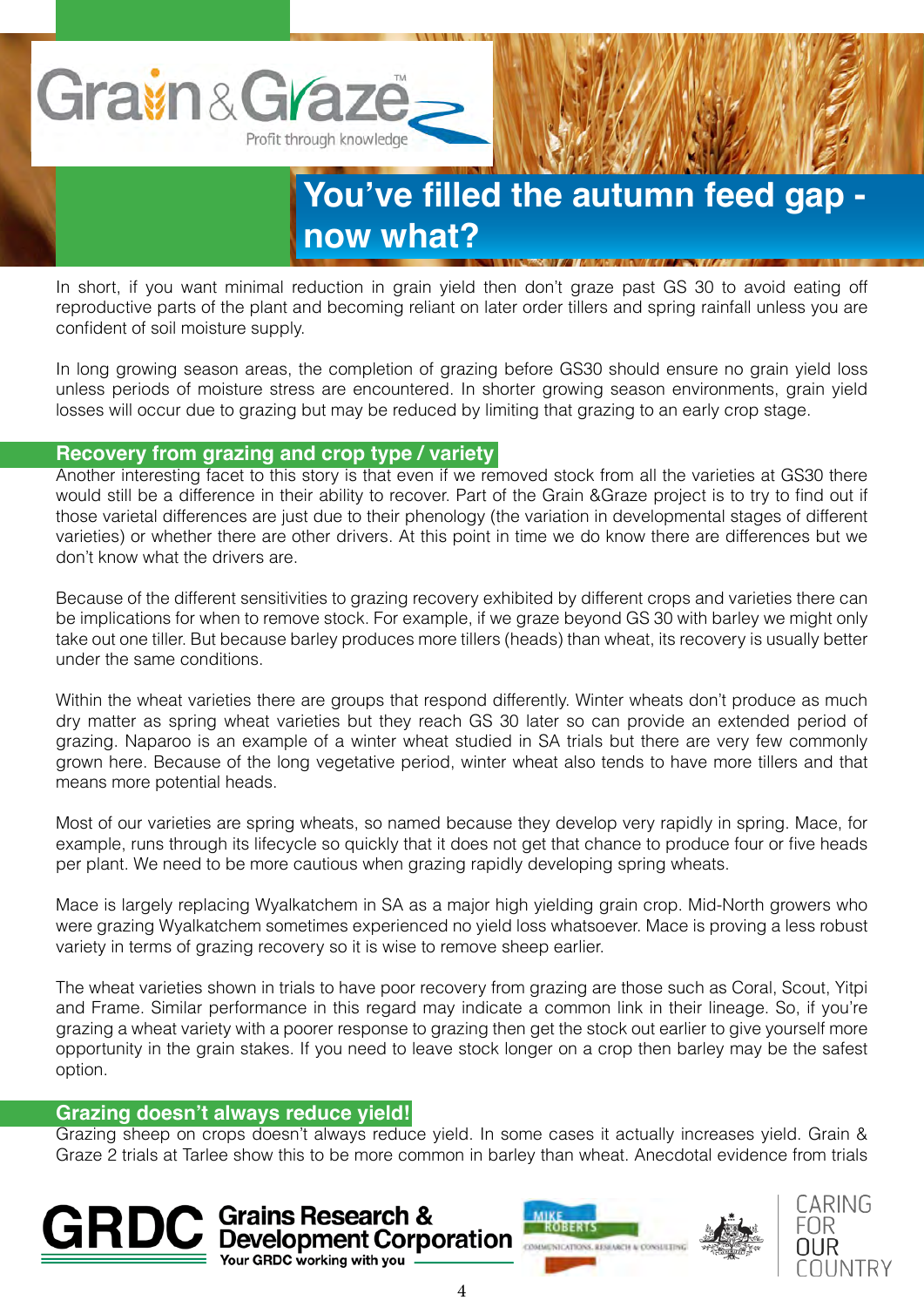

at Minlaton support this.

The positive increase in grain yield has been attributed to less disease, reduced lodging, more efficient photosynthesis, avoidance of late frost events and possibly the use of moisture at grain fill that was conserved earlier in the year because of the reduction in leaf area of the crop. Other varietal characteristics may also help explain the positive benefits seen with grazing.

Tarlee trials in 2010 and 2011 saw Commander barley produce yields which, in some cases, were more than 20% higher when subject to grazing.



*Figure 1: Grain Yield (kg/ha) vs. Variety and Grazing Treatment at Tarlee 2010 and 2011(MNHRZ Grain & Graze 2 Trial Site)*

Generally, in these good years, the 27 varieties tested at Tarlee did not show significant yield reduction through grazing. Grain protein levels were acceptable due to generous application of nitrogen although they did vary between varieties. Protein was generally higher where treatments were grazed. This is most likely due to the slight drop in yields associated with grazing (grain protein dilution effect lessened). It could also be related to the potential delay in maturity experienced by some varieties when grazed. Filling grain under warmer conditions could also cause increased protein levels.





CARING

์NUNTRY

FOR OUR

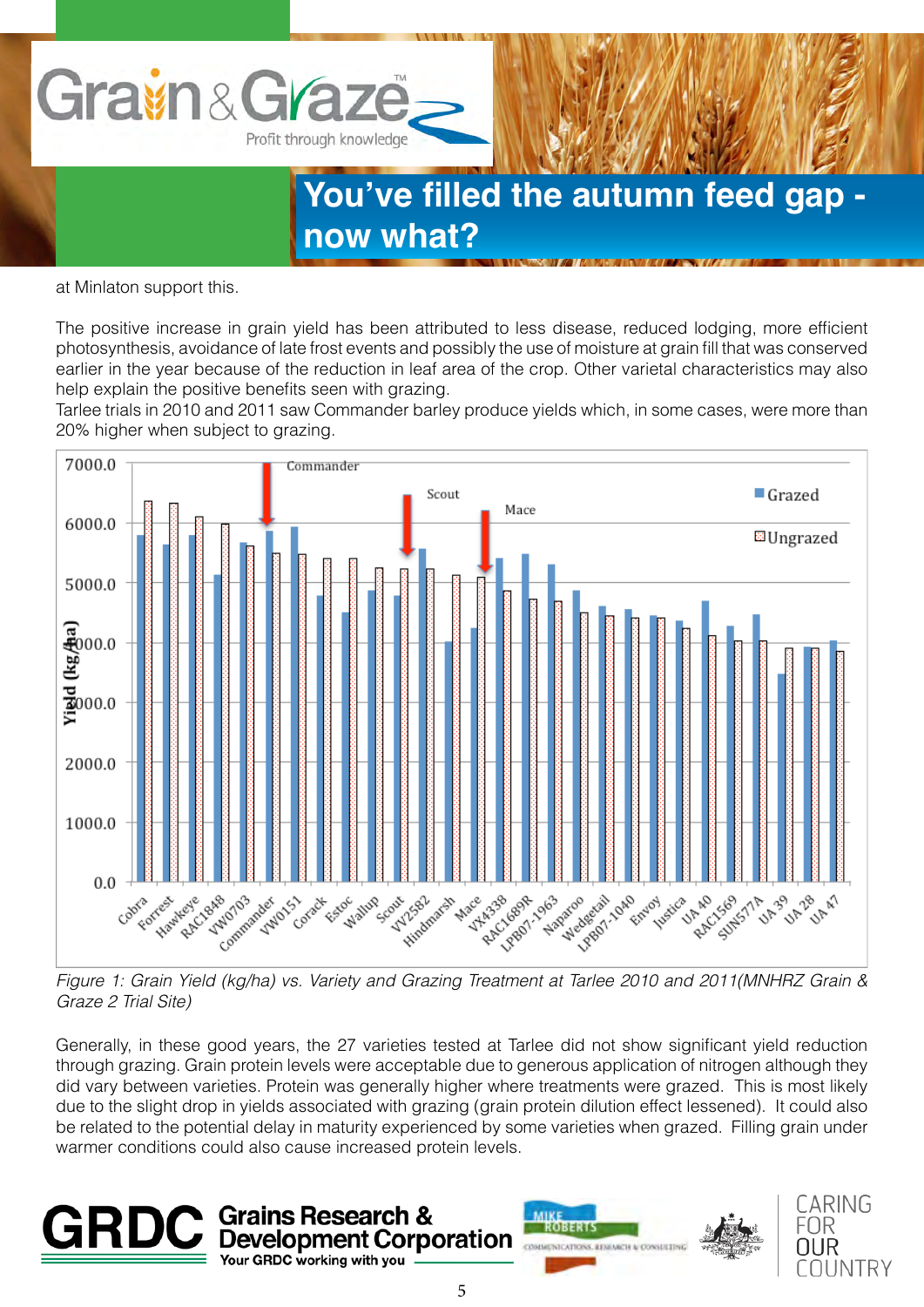



*Photo 5: Commander barley grazed to GS30 in foreground shows delayed maturity compared to ungrazed plot behind. (MNHRZ Grain & Graze 2 Trial Site)*

### **Stocking rate and recovery**

There are Grain & Graze 2 projects currently underway in other states investigating the effect of stocking rate on crop recovery but we can make some general statements here in this regard.

Farmers who stock lightly and run sheep over the top of the plants should find those plants recover more quickly. Light grazing results in more rapid crop recovery than heavy grazing to ground level or continuous grazing.

Therefore, unless you are confident of the season and you have marginal feed shortages you might just do a light grazing over a few paddocks. Rather than heavily grazing a paddock with high stock numbers, you might just walk smaller mobs over a few clean paddocks and nick the top off, just to let the pasture get away. As we move into August, production is lifting in pasture paddocks so stock can probably be shifted to them.

If you graze past GS30 the growth rate of crops can be so rapid that unless stock numbers are very high the sheep won't keep up with it. This can result in uneven grazing and

variation in crop maturity across the paddock.

## **Replace the nitrogen grazing removes**

By grazing you reduce the nitrogen status of your crop. It is important to remember that the nitrogen sheep consume from the growing plant goes into their bodies and mostly is excreted but not available to the plant for some time. Sheep that are growing (eg lambs) actually retain more of the plant nitrogen as protein in their meat. Animals that are not putting on weight excrete most of the nitrogen they consume. It is estimated that the nitrogen consumed from 10 square metres of grazed crop is excreted onto less than 1/10th of a square metre. The fertility of this 1/10th of a square metre increases substantially but the remaining 9.9 square







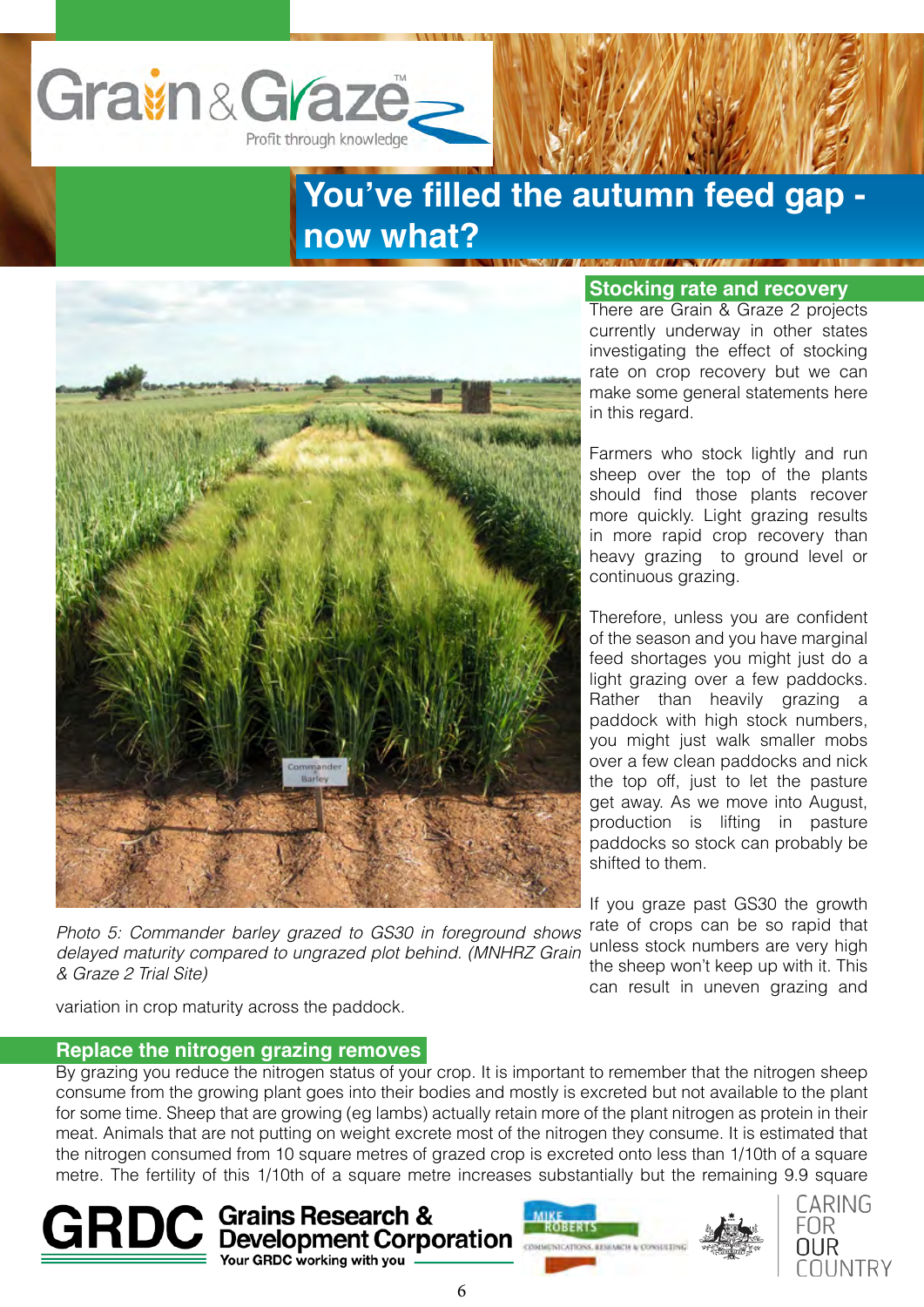

metres has lower fertility as a result. Therefore, one of the important messages is that when you take the stock out you need more nitrogen and the amount may be substantial.

To get a handle on how much N is needed it is worth looking at the dry matter produced (and removed by grazing) by some commonly grown varieties and their performance in the Tarlee trials.

In a typical year, on a site like Tarlee, Mace wheat might produce 1200kg/ha of dry matter to GS30. There is variation of 50% up or down from this figure, at this site for different cereal crops. For example, Moby barley might produce as much as 1800kg/ha, Naparoo wheat 720kg/ha and Commander barley around 1400kg/ ha.

If we use Mace @1200kg/ha DM removed by grazing to GS30 as our benchmark, then approximately 20kg/ ha of nitrogen needs to be applied when the stock are removed. A barley variety like Commander will require slightly more. As a rule of thumb, if you have grazed hard to GS30 apply 20-25kg/ha of nitrogen afterwards. Of course there are some situations where grazing of the crop was initiated because the crop was too lush or the soil had extremely high nitrogen. This form of canopy management of the crop does not need nitrogen top up.

## **Nitrate poisoning**

A word of caution is necessary for those farmers who apply nitrogen to the crop before GS30 while sheep are grazing it. Urea application has the potential to cause stock losses. This can happen through direct ingestion (from piles of spilt urea) but also through increased nitrogen levels in plants that sheep are grazing.

When nitrate and protein levels are very high it is difficult for the animals to get enough energy to actually digest the protein and scouring with loss of condition results. Managers with a good eye for their stock will spot this quickly. Good quality supplemental hay and 5 in 1 vaccine prior to introduction to crops are recommended. Spreading urea after stock are removed means that there won't be a sudden boost of plant nitrate during grazing.

#### **Recovery and seasonal / soil conditions**

Crop recovery post grazing is heavily dependent on seasonal and soil conditions and when grazing is completed. Commander barley is a variety that can normally be grazed safely up to GS30 without yield reduction (and possibly yield increase) in an average year. However, if it becomes very dry later in the season or there is weed competition, recovery may not be as good.

With an El Nino event predicted to develop, it may be wise to consider removing stock earlier than GS30. However, in many areas farmers have sufficient soil water available to make that unnecessary. Be careful on shallow soils that don't have plenty of water in the profile.

Soils that will hold 100mm or more of Plant Available Water (PAW) and are 80mm+ at the moment are probably safe to exploit through extended grazing. They are likely to offer buffering capacity for an average or slightly below average spring. Soils not that full (holding less than 60mms PAW) or with less capacity require caution in case recovery is restricted by a dry spring.





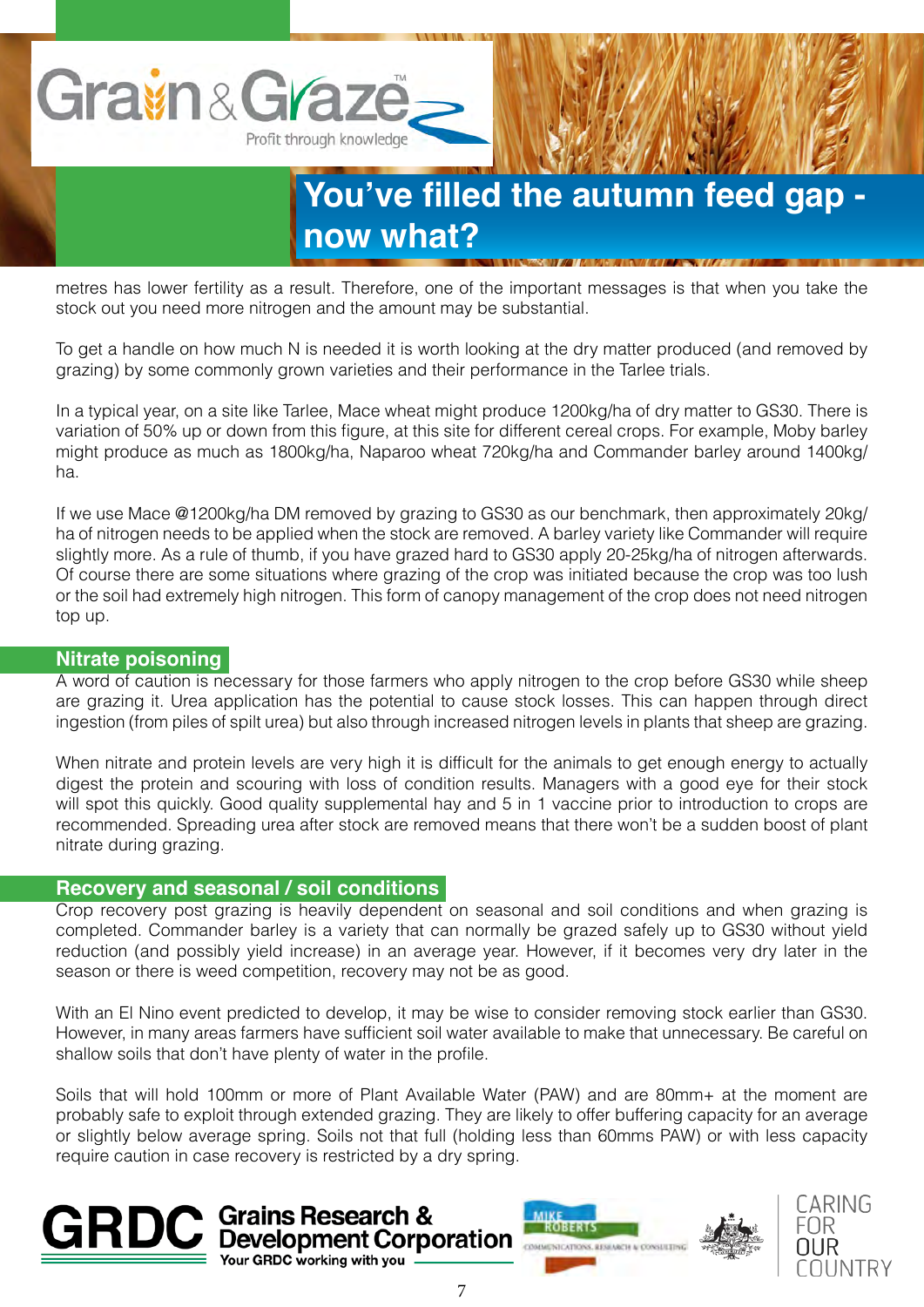

| <b>Region</b>                                                                                   | Time of sowing                                                                                         | <b>Opportunity for grazing</b>                                                                                              | <b>Recovery after grazing</b>                                                                                                                                                             |
|-------------------------------------------------------------------------------------------------|--------------------------------------------------------------------------------------------------------|-----------------------------------------------------------------------------------------------------------------------------|-------------------------------------------------------------------------------------------------------------------------------------------------------------------------------------------|
| <b>Avon (Sthn WA)</b>                                                                           | Late April to beginning of<br>June                                                                     | Limited to about two to four<br>weeks in low rainfall areas,<br>four to six weeks in higher<br>rainfall areas.              | Grain yield usually not<br>affected if grazed early.<br>Grazing at late tillering likely<br>to affect yield unless<br>favourable spring finish.                                           |
| <b>Southern Vic, SE South</b><br><b>Aust and Tasmania</b><br>(Corangamite / Glenelg<br>Hopkins) | Usual May sowing. Feb/<br>March sowing unreliable<br>except with irrigation. Often<br>reliable in Tas. | Limited to about six to eight<br>weeks to avoid grain yield<br>loss. Drymatter for grazing<br>often small. 10 weeks in Tas. | Generally good unless warm<br>dry conditions in early Spring.<br>Silage or hay is possible.<br>Grain fill is generally not<br>affected unless dry late spring.                            |
| <b>Upper Eyre Peninsula (SA)</b>                                                                | <b>Usually May</b><br>Early / dry sowing in March /<br>April                                           | Limited to four weeks if<br>targeting grain                                                                                 | Grain yield usually affected,<br>except under very favourable<br>seasons                                                                                                                  |
| Lower Eyre Peninsula /<br>Kangaroo Island, (SA                                                  | May / June                                                                                             | Four $-$ six weeks if targeting<br>grain                                                                                    | Not affected if grazed early.<br>Grazing at late tillering likely<br>to affect yield unless<br>favourable spring finish.                                                                  |
| Mid North& Yorke<br>Peninsula, SA                                                               | May / June                                                                                             | Limited to about six to eight<br>weeks to avoid grain yield<br>loss.                                                        | Grain fill is generally not<br>affected unless dry late spring.                                                                                                                           |
| Mallee (SA, Vic, NSW                                                                            | <b>Usually May. Rare</b><br>opportunity for early sowing<br>but success relies on follow up<br>rains.  | Limited to about four to six<br>weeks.                                                                                      | Affected in most years.<br>Reduction in grain yield<br>common even if grazing is<br>completed before stem<br>elongation.                                                                  |
| Murrumbidgee (NSW)                                                                              | Often in Feb / March because<br>of adequate autumn rains.                                              | Up to 10 weeks if sown early.                                                                                               | Generally good unless warm<br>dry conditions in early Spring.<br>Silage or hay is possible.<br>Grain fill is generally not<br>affected unless dry late spring.                            |
| Northern WA (Northern Ag<br><b>Region</b> )                                                     | Late April to the beginning of<br>June                                                                 | Limited to about two to four<br>weeks in low rainfall areas.<br>four to six weeks in higher<br>rainfall areas.              | One grazing in lower rainfall<br>areas. Grazing twice can<br>substantially reduce grain<br>yields.<br>Stock can selectively graze<br>out weeds in lupins and<br>certain cereal varieties. |

*Table 1: Characteristics of the growing season and implications for grazing winter crops. It is critical to appreciate the differences in regional characteristics so the opportunities and risks of grazing winter crops are understood before decisions are made.*